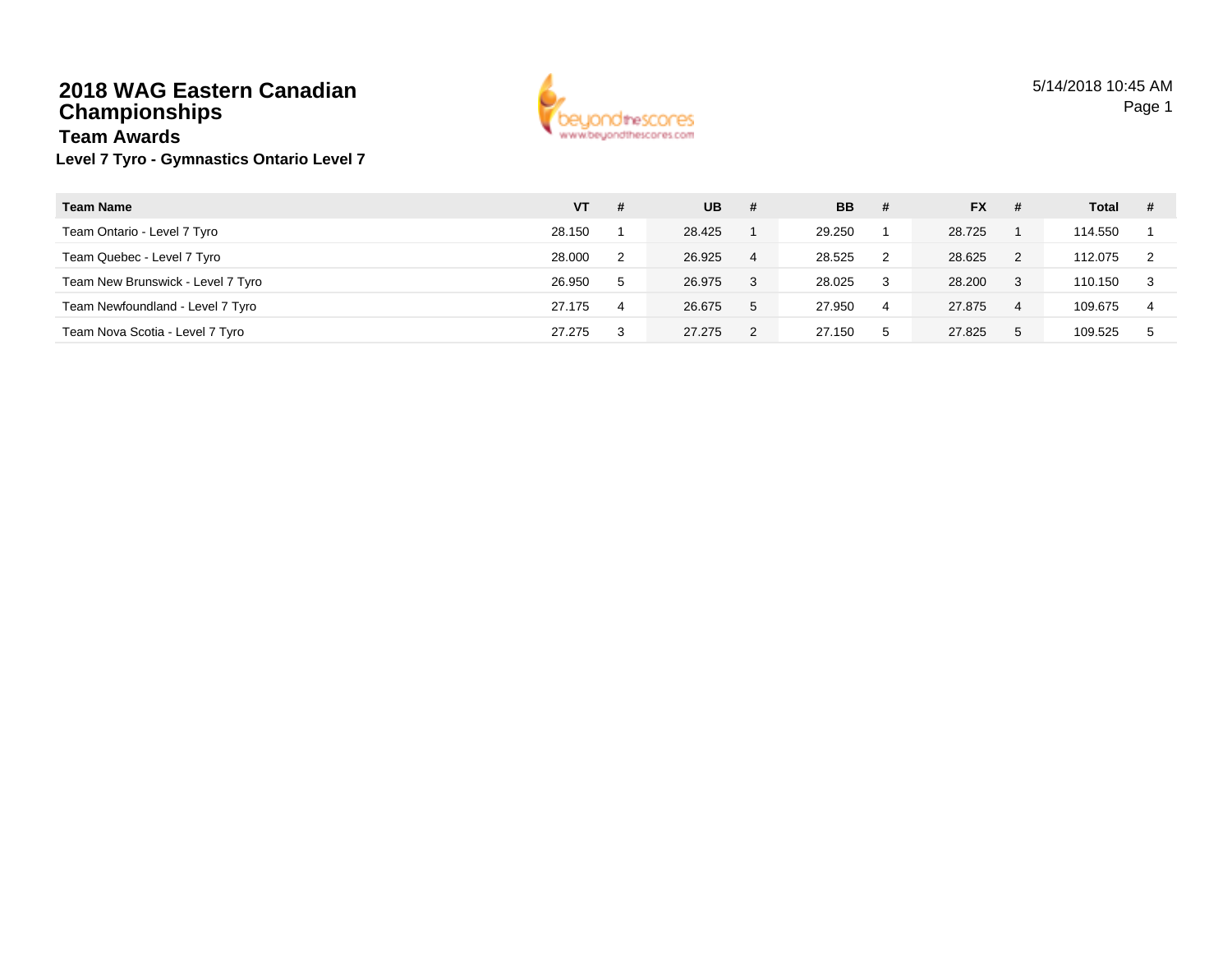## **2018 WAG Eastern CanadianChampionships**



#### **Level 7 Novice - Gymnastics Ontario Level 7 Team Awards**

| <b>Team Name</b>                    | VT     | -# | <b>UB</b> | #              | <b>BB</b> | -# | <b>FX</b> | # | Total   | # |
|-------------------------------------|--------|----|-----------|----------------|-----------|----|-----------|---|---------|---|
| Team Ontario - Level 7 Novice       | 28.550 |    | 28.500    |                | 29.375    |    | 29.100    |   | 115.525 |   |
| Team Quebec - Level 7 Novice        | 28.100 | 2  | 27.950    | $\overline{2}$ | 28.150    | 2  | 28.475    | 2 | 112.675 |   |
| Team Newfoundland - Level 7 Novice  | 27.500 | 4  | 27.475    | -3             | 27.800    | 3  | 28.100    | 3 | 110.875 | 3 |
| Team PEI - Level 7 Novice           | 27.475 | 5  | 26.825    | 4              | 27.500    | 4  | 27,600    | 6 | 109.400 | 4 |
| Team Nova Scotia - Level 7 Novice   | 27.775 | 3  | 26.250    | -5             | 27.250    | 5  | 28.075    | 4 | 109.350 | 5 |
| Team New Brunswick - Level 7 Novice | 27.375 | 6  | 24.900    | 6              | 26.575    | 6  | 27.725    | 5 | 106.575 | 6 |